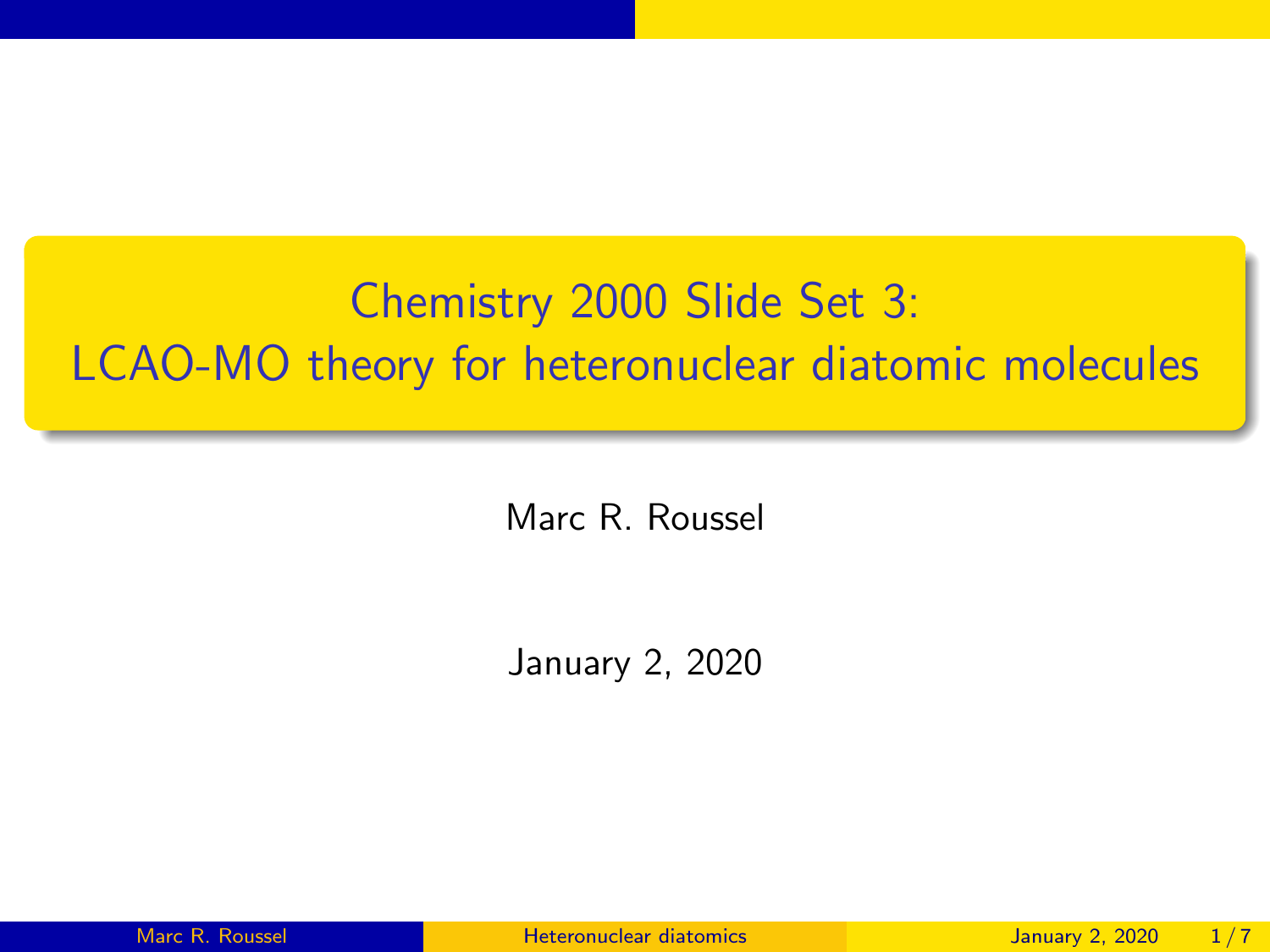Key ideas used in constructing LCAO-MOs of heteronuclear diatomics:

- **1** Only valence orbitals of similar energy  $(\pm 1 \text{ Ry})$  mix to form an MO.
- 2 We can separate AOs into two sets:

 $\sigma$ -type AOs: s and  $p_{z}$ 

 $\pi$ -type AOs:  $p_x$  and  $p_y$ 

Only  $\sigma$ -type AOs are involved in  $\sigma$  bonding. Only  $\pi$ -type AOs are involved in  $\pi$  bonding.

 $\bullet$  Number of MOs constructed  $=$  number of AOs mixed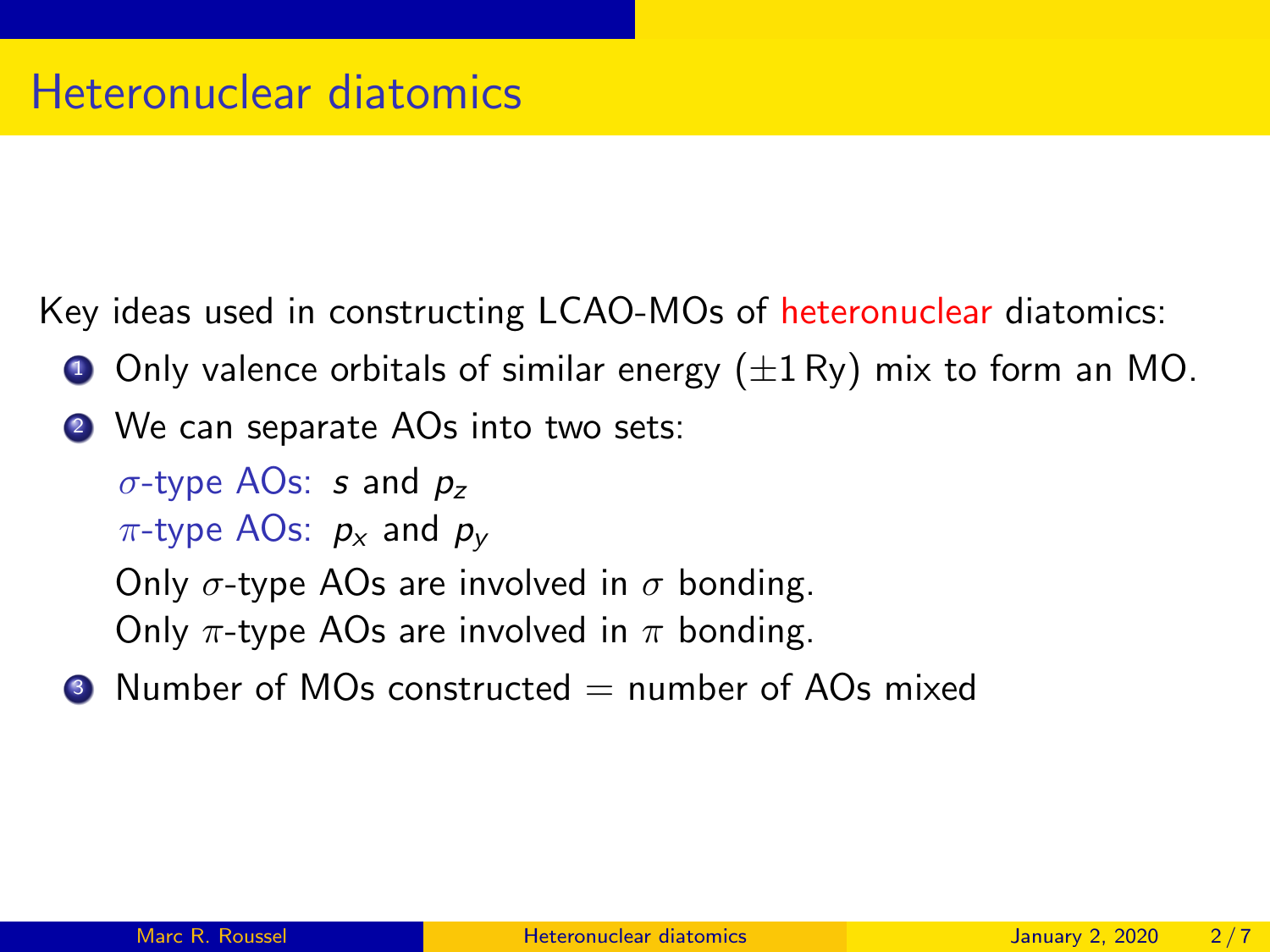#### LCAO-MO treatment of HF

#### Valence AO energies:



Develop MO diagram, compare to Lewis diagram.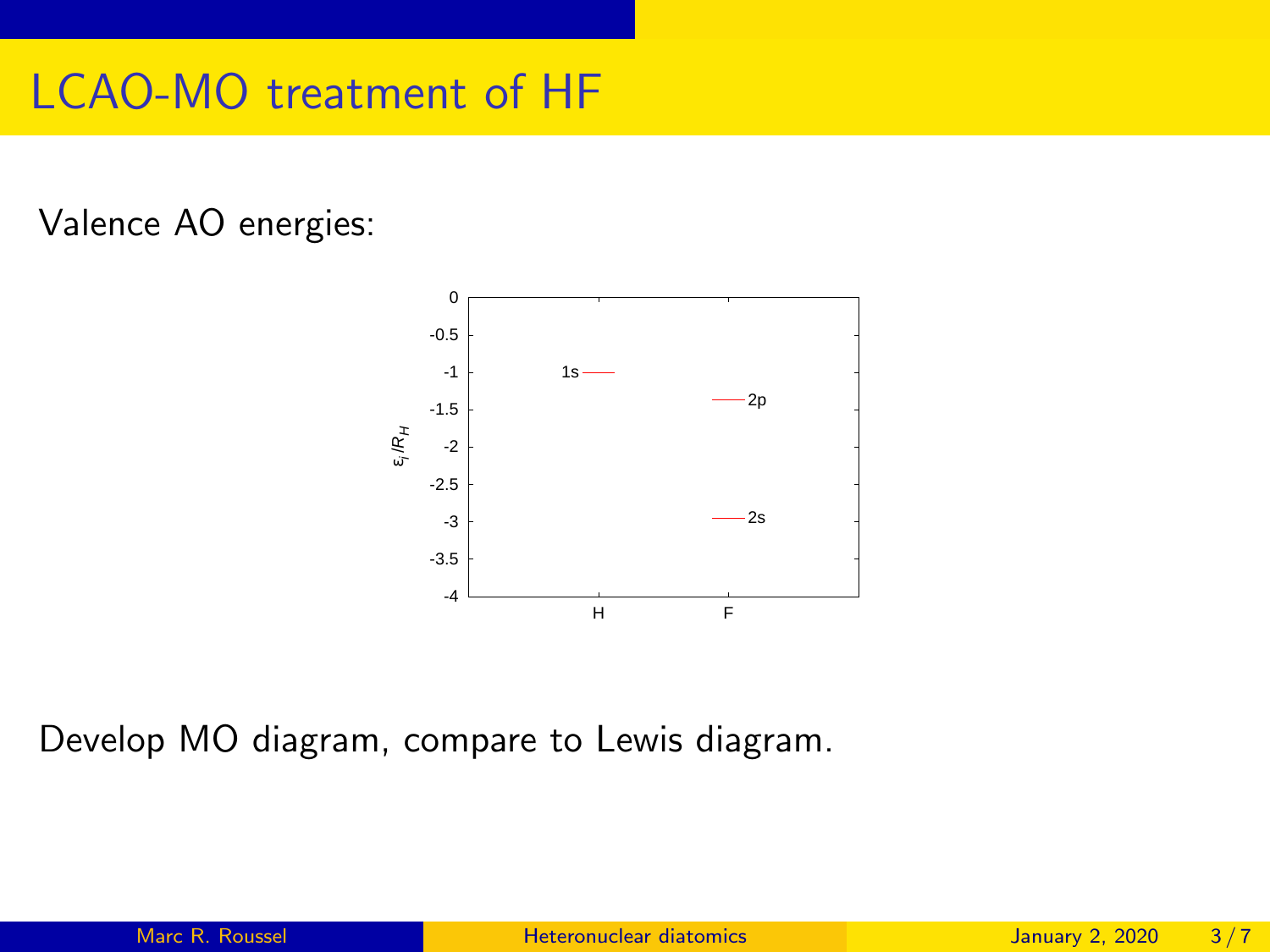## LCAO-MO treatment of HF (continued)

New elements in the MO diagram:

- We get nonbonding (nb) orbitals.
- We generally drop the antibonding labels because this becomes harder to decide from the MO diagram alone.
	- In a simple case like this ( $\sigma$  orbitals arise from mixing one AO on each atom), it is generally the case that the lower combination is bonding and the upper is anti-bonding.
	- Otherwise, we need to look at pictures from an MO program like Gaussian, although even that isn't always very clear.
	- Better: look at dependence of orbital energy on distance between nuclei.
		- If the orbital energy increases as the nuclei move apart, the orbital is bonding; decreases, antibonding.
	- Soon: experiments to the rescue!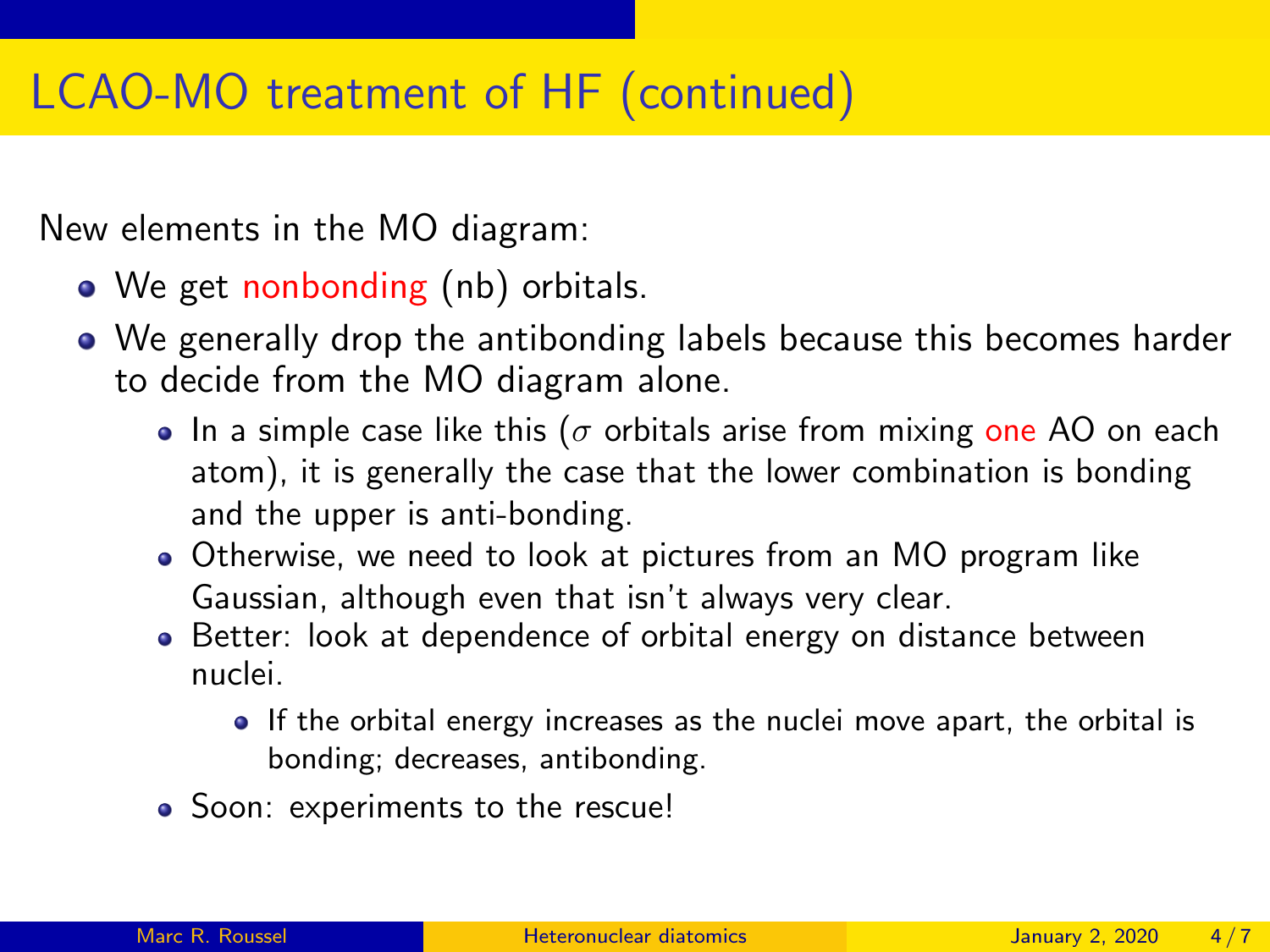# LCAO-MO treatment of CO

Valence AO energies:



(Develop MO diagram on board)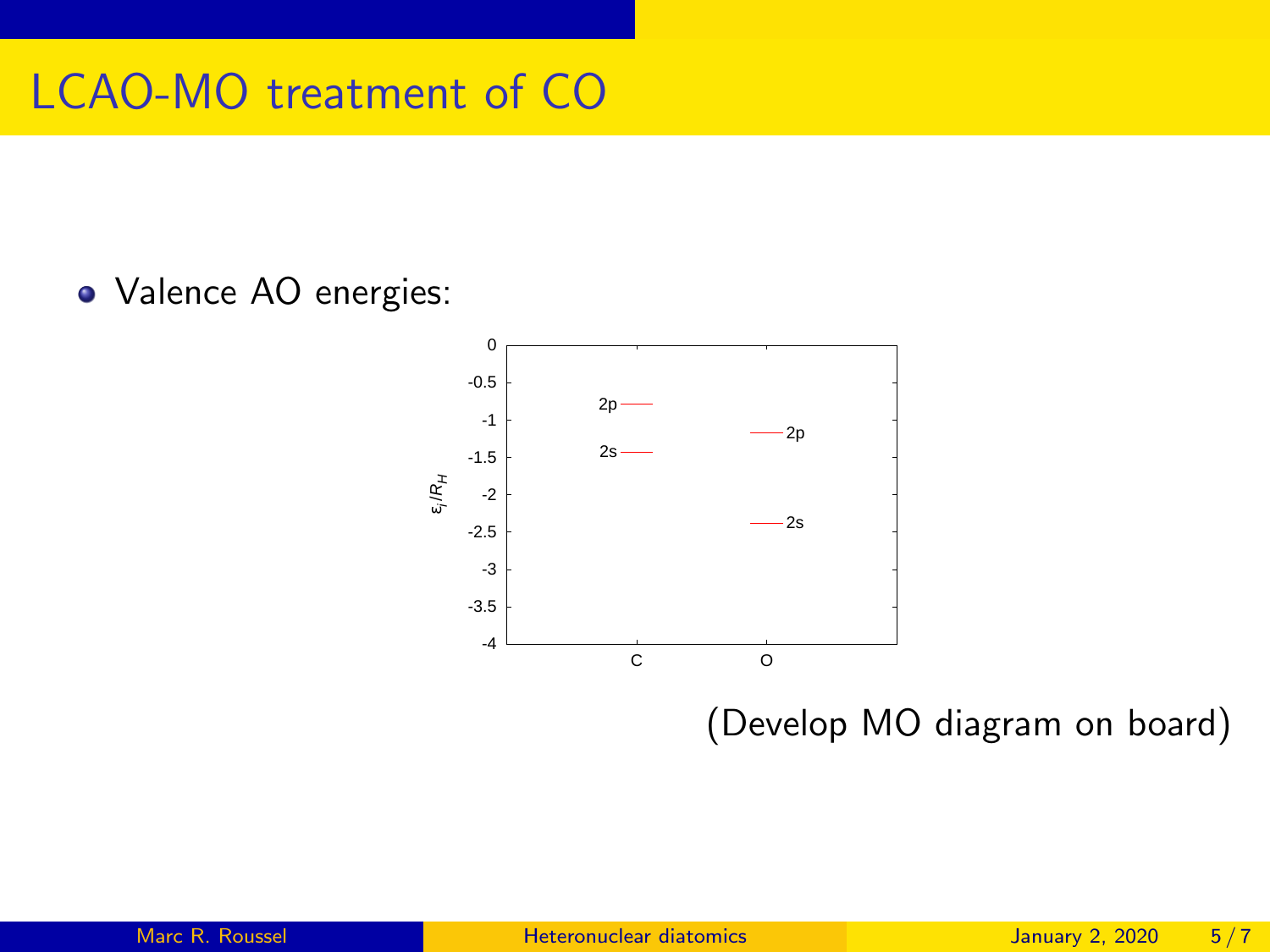#### CO molecular orbitals